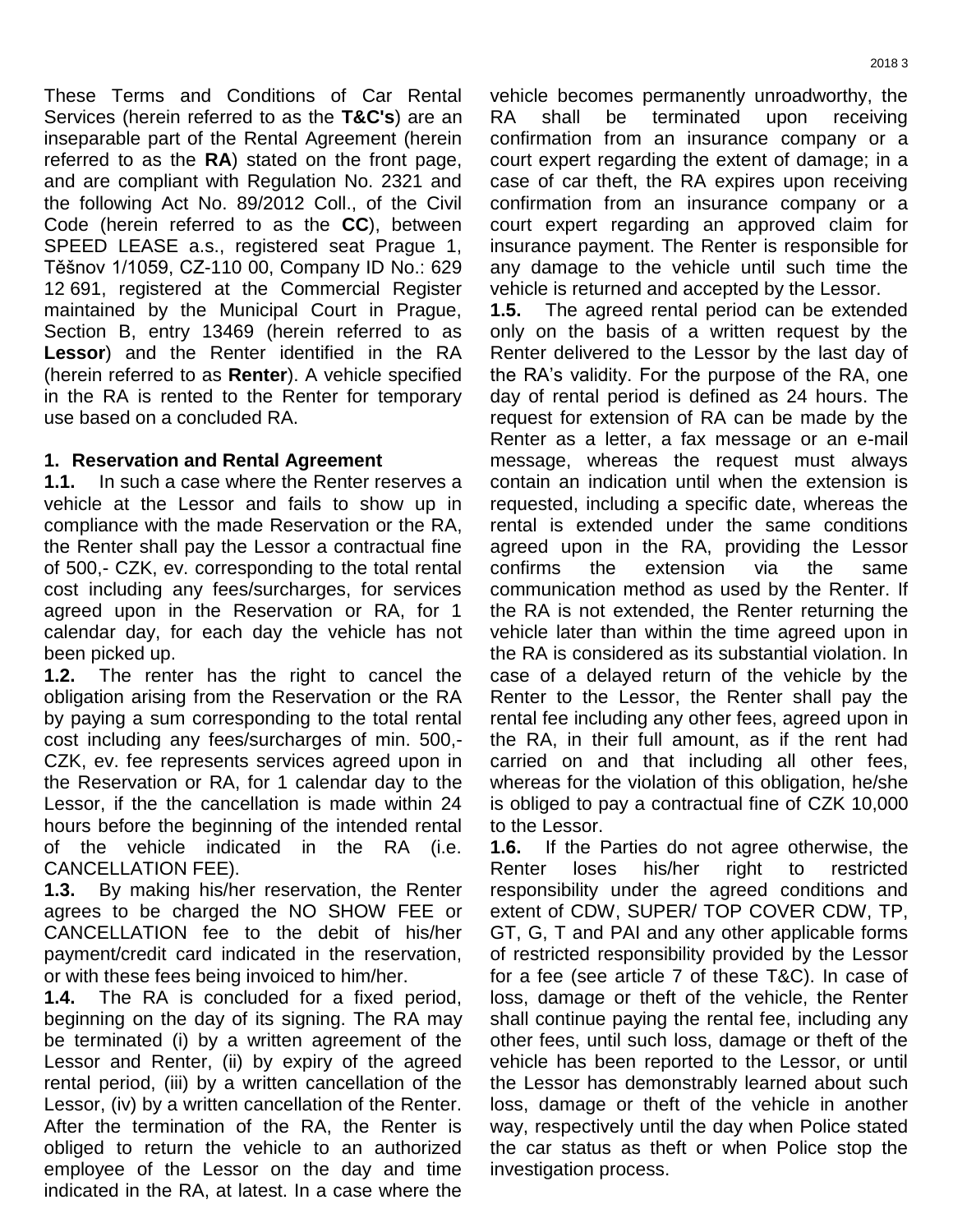### **2. Vehicle Pick Up**

**2.1.** The Lessor is obliged to provide the Renter with a vehicle in good technical condition, with all necessary documentation necessary for operation and at the time and place agreed upon in the Reservation or the RA. The vehicles are nonsmoker and polluting the vehicle with smoke shall be charged in compliance with the current fee, at least 50 EUR. Any potential damage (defects, deficiencies, scratches etc.) of the vehicle, or any other objections, shall be claimed by the Renter before accepting the vehicle and shall be recorded in RA, or in the Driver's set damage list, or in the acceptance log, or in the check-out list when accepting the vehicle / check-in list when returning the vehicle (herein referred to as **AL**). The Renter shall confirm his/her acceptance of the vehicle by signing the RA or the AL, if handover is done later on. The Renter is responsible for any damage to the vehicle not indicated in RA or AL. The Lessor is entitled to claim compensation for any such damage to the vehicle. Navigation systems in the Czech Republic are provided with a map of the Czech Republic.

# **3. Conditions for Vehicle Use**

**3.1.** The vehicle may be used and driven only by persons indicated in RA. The Renter shall use the vehicle exclusively for its intended use on roads, his/her personal purposes and shall adhere to all traffic, customs, as well as other legal regulations as well as to the vehicle manufacturer's instructions for use.

**3.2.** If an alternatively powered (e.g. natural gas or electric drive) vehicle is rented, the Renter confirms by signing the RA that he/she has become familiar with operating such vehicle, with handling the filling or charging equipment and with the instructions on parking/garaging such vehicle.

**3.3.** The Renter is obliged to protect the vehicle from damage and to abide to the operating instructions stipulated in the manufacturer's instruction manual, as well as to the instructions of the Lessor, failing to do so shall make the Renter responsible for all damages caused by not adhering to any such instructions or conditions. The Renter is obliged to protect the the vehicle against theft, misuse or damage. In particular, the Renter shall not leave the keys and vehicle documents in a parked vehicle and shall lock the vehicle when parked. The Renter is obliged to immediately inform the Lessor about a required service inspection, or to ensure such inspection is undertaken via the Lessor.

**3.4.** The Renter may not let the vehicle be used by other persons than those indicated in the RA, take part in races, competitions or similar events with the vehicle, use the vehicle to transfer persons or property against payment, use the vehicle to push or tow cars, trailers or other items, subject the vehicle to changes and modifications without the Lessor's prior written approval, not even if to the Renter's own expense. In case of breach of this obligation, the Lessor is entitled to request the Renter to remove any made changes or modifications, without delay. If the made changes or modifications cannot be removed, the Renter is obliged to reimburse the Lessor for the sustained damage and expenses for returning the vehicle to its original state. The Renter is not entitled to use the vehicle to travel to countries indicated in the RA, if not arranged otherwise in the RA. Using the vehicle to travel to countries forbidden in the RA will oblige the Renter to pay (beside the One Way Fee) a contractual fine to the Lessor in the amount of 1,000 CZK for each such infraction.

**3.5.** The Renter may not drive the vehicle under the influence of alcohol, narcotics, medication or other substances which can impact perception or the ability to react, nor let the vehicle to be driven by such person. Renter is not authorised to use the car radio installed in the vehicle to listen to radio stations; the renter is authorised to use it only to listen to audio recordings from it´s own data carrier.

**3.6.** The Lessor is entitled to request access to the vehicle in order to verify that it is being used by the Renter in an appropriate way. The Renter is obliged to make the vehicle accessible for such inspection.

**3.7.** The breach of any of the obligations stipulated in point 3 of these T&C's is deemed as a substantial infraction of the RA and the Renter is fully responsible for the vehicle and fully liable for all damage sustained by the car, regardless of the arranged coinsurance and accordingly si the Renter obliged to pay penatly of 50.000,- Kč.

**3.8.** In case the Renter uses the vehicle abroad, he/she shall, at his/her own expense, obtain any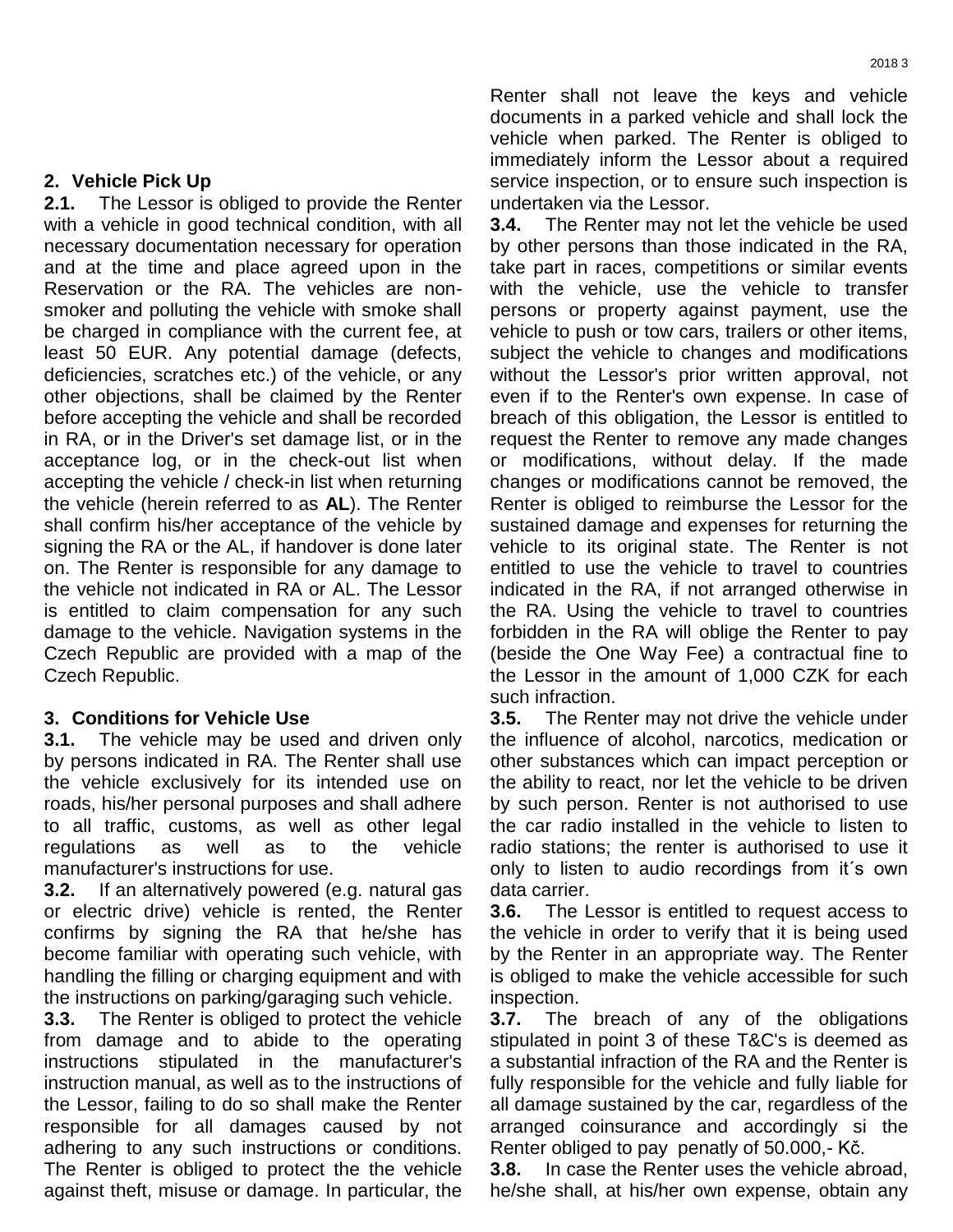applicable permits to use the vehicle abroad, and observe the applicable legal regulations of the country, in which the vehicle is operated. The Renter is responsible towards the Lessor also for any damage caused by non-observance or violation of this obligation, and, in case the vehicle is retained or requisitioned abroad, the Renter shall undertake all actions required for releasing the vehicle, and to pay the agreed rental fees for such period. In such a case, the rental period shall not expire, until the vehicle is returned to the Lessor. The Renter shall pay any damage and costs incurred by the Lessor in connection with retaining or requisitioning of the vehicle as well as towing and parking abroad and its return to the Czech Republic.

**3.9.** In case when on the vehicle is any damage, which can be especially but not only total damage, lost and partial damage of the vehicle or its parts, not covered by the insurance or contracted coverage, is the Renter obliged to pay such the cost and damage value to the Lessor. When Renter prove his the Lessor that the Lessor is guilty for it, the renter is not obliged for such Value. If the Renter doesn´t prove the Lessor´s responsibility for such a damage, Renter is responsible for such a damage from the objective prespective, i.e. without the influence of its influence. If the damage on the vehicle is higher than 100.000,- CZK, the Renter is obliged to pay to the Lessor the flat fee to cover the lost of vehicle value: must pay 20% of the repair costs if the vehicle is repaired or 20% of the wreck value in case of total damage.

# **4. Returning the Vehicle**

**4.1.** The Renter shall return the vehicle to the Lessor with all accessories and documents especially with hubcaps, power cable of electric vehicle and the navigation CD (if rented by the Renter - "CD NAVI returned" shall be indicated in RA or AL), at the time and place indicated in RA, and in a condition in which he/she accepted it, with regards to usual wear.

**4.2.** Should all of the accessories not be returned together with the vehicle, the Lessor is allowed to request financial compensation adequate to the price of new accessories as well as a contractual fine of 1,000 CZK for every breach of Article 4.2 of these T&C's.

**4.3.** The Renter shall return the vehicle with a full fuel tank, or, as the case may be, full fuel tanks in case of alternatively powered vehicles, if he/she has not paid the Prepaid Petrol Fee, or if he/she has not paid the Fuel Run Out service after returning the vehicle. In case the Renter interrupt the condition mentioned in above sentence, is the Renter obliged to pay penalty of price per 1 litr of fuel multiply the quantity of missing fuel in the tank (Service Fuelling) plus service fee 300 CZK (Fueling). If the Renter also received a fuel card from the Lessor, Lessor is obliged as commissionaire on the own name to arrange the purchaise of fuel for the Renter on behalf of Renter´s account as commitent; and in compliance with the agreements which the Lessor made or will make with the fuel card supliers. The Renter is obliged to pay the remuneration to the Lessor. The remuneration is included in the monthly rental fee. The fuel ownership taken by such fuel cards is connect directly to the Renter. The Renter is obliged to pay all cost for used goods and service, espec. all expences for taken fuel, which the Lessor paid to fuel card supplier for such renter´s expences - the price for all filled fuel and/or the price for other goods purchased in this way shall be charged to the Renter subsequently at any time the Lessor identifies such use of the fuel card.

**4.4.** In case of loss or theft of the fuel card, the Renter is obliged to notify the Lessor in writing. Before notifying and blocking the card in accordance to card issuer policies, the Renter is responsible for any transactions made using this card, and shall pay the Lessor a blocking fee (See Price list of Non-standard Actions). A similar procedure applies also in case the Renter does not return the card together with the vehicle (i.e. blocking, fee and responsibility for all transactions until card is blocked).

**4.5.** The vehicle shall be handed over to an appointed Lessor's employee or to a third party appointed by the Lessor. The Renter is responsible for the vehicle to such time until the Lessor has physically accepted it and confirmed this fact by signing the RA or AL; from this moment on, the vehicle is considered duly returned.

**4.6.** Before accepting the vehicle, the Lessor or a third party appointed by the Lessor shall check the condition of the vehicle and record the identified condition in the RA or AL (in particular, any damage not indicated in the RA or AL at pick up by Renter). The Renter is obliged to sign the RA or AL, otherwise the Lessor shall not provide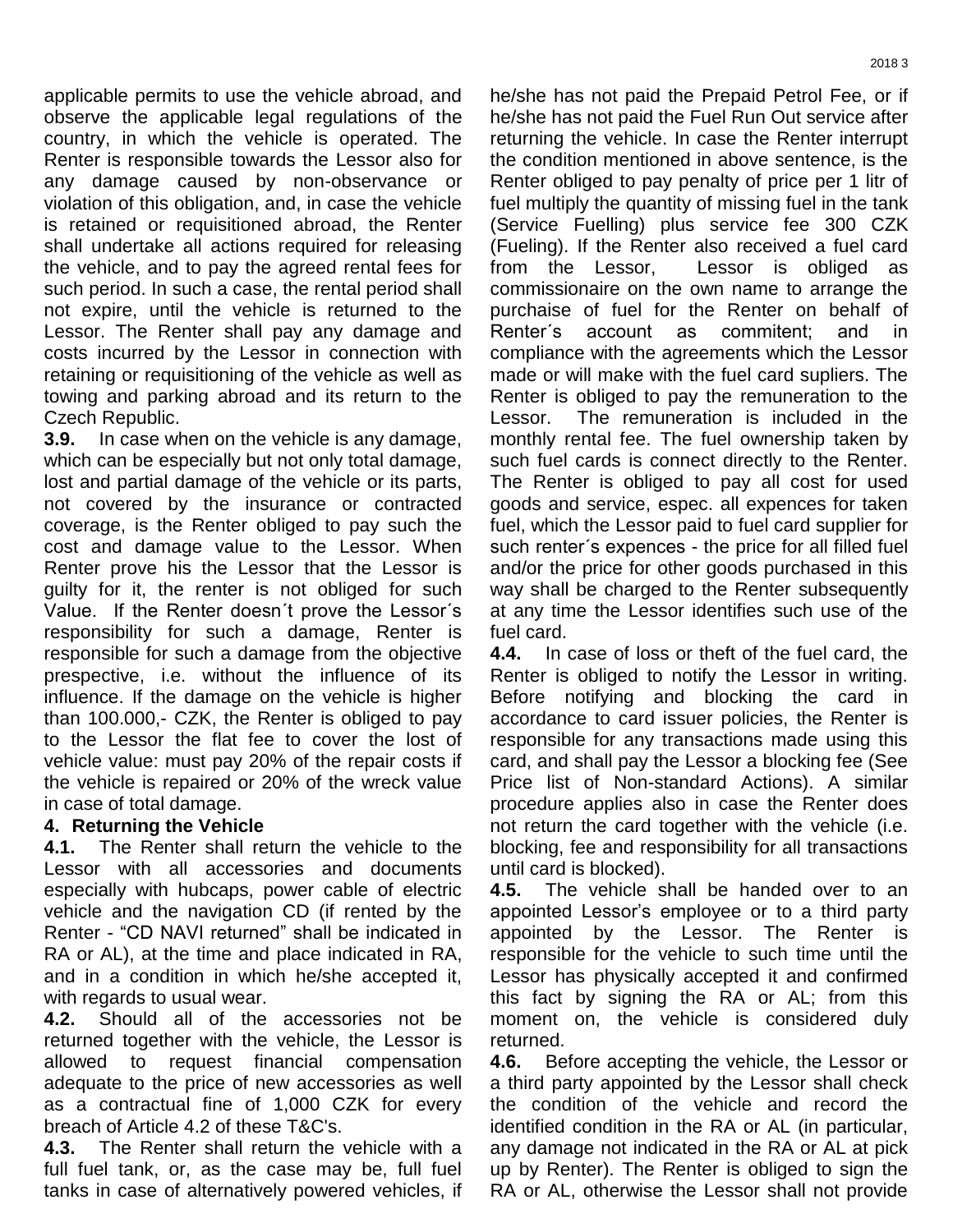him/her with a confirmation on returning the vehicle (copy of the RA or AL).

**4.7.** Refusing to sign the RA or AL shall not relieve the Renter from the responsibility for any identified damage to the vehicle, whereas the Renter is obliged to reimburse such damage and to pay an administrative fee, to cover the nonstandard administrative operations, amounting to 10,000 CZK. The Lessor is entitled to compensation for any hidden damage to the vehicle (e.g. damaged chassis, incorrect fuel, motor damage) that could not have been discovered during inspecting the vehicle condition, i.e. such damages not entered in the RA and AL when returning the vehicle by the Renter.

**4.8.** In case the Renter returns the vehicle in a dirty condition or in the non well lightned place, not allowing an appropriate check of overall vehicle's condition, this fact is recorded in the RA or AL, and, in such case, the Lessor is entitled to be compensated for any damage to the vehicle, which is identified after the vehicle has been washed or car is possible better to observe, i.e. also such damage, which is not indicated in the RA and AL upon returning the vehicle by the Renter, including the cost of washing.

**4.9.** The obligation to pay the rental fee incl. all additional fees arranged in the RA, as well as the responsibility for any damage to, loss of, destruction of or theft of the vehicle, remains with the Renter, until the Lessor has resumed its full control.

**4.10.** When the vehicle is to be returned without the presence of a Lessor's employee (e.g. hotel reception desk, key box) – only if agreed with the Lessor in advance, the Renter shall inform the Lessor on this fact without delay. Otherwise the Renter shall pay the rental fee, including all additional fees as arranged in the RA, until the Lessor has been demonstrably informed about such return of the vehicle. The Renter is responsible for any damage to the vehicle until such time when the Lessor collects the vehicle.

### **5. Rental Fee and Charges**

**5.1.** The Renter undertakes to pay the rental fee and all additional charges associated with the use of the vehicle, including compensation for damage, in a proper and timely manner. In case of a rental agreed for a period longer than 1 month, charging and invoicing shall be done continuously, ordinarily after every 28 days of rental.

**5.2.** The advanced payment / guarantee / deposit (herein referred to as **deposit**) that the Renter is obliged to deposit with the Lessor upon signature of the RA in order to secure the Lessor's claim, after the Renter fulfils all obligations, it shall be cleared after return of the vehicle. Paying the deposit does not affect the obligation of the Renter to pay rent. The required deposit amount is entered in the RA, and include at least rental amount, responsibility for damages, expected administration costs, costs for fuel; espec. coverage of the damages on returned car, unfullfilled tank or for the costs sourced by the traffic fine. Exact amount ot the deposit depends from the car value, (more in Rental Informations).

**5.3.** The Lessor is entitled to offset all the Lessor's financial claims in respect of the Renter implied by the concluded the RA, or, as the case may be, by other agreements between the Renter and the Lessor. The Renter is obliged to pay the Lessor also any fees, which are indicated in the Rental Information and in the Price List of Nonstandard Actions (its current version is published at www.sixt.cz).

**5.4.** By signing the RA, the Renter agrees to be charged the rental fee including the price for insurance, the price for the Missing Fuel Replenishment / Servicing After Return services, the amounts used from the fuel card, the compensation for anydamage to the vehicle, the coinsurance in case of damage to the vehicle or parking costs or any other fees or costs associated to the rental of the vehicle, to the debit of the payment/credit card indicated in the RA, without previous notice

**5.5.** The Renter agrees that the Lessor can onesidedly increase the rent rate, if new costs arise for the Lessor or current costs increase, in particular the insurance fees, road tax, radio or TV use fees and other charges, taxes, fees and similar. In case of delay with the payment of the rental fee and additional charges associated with the use of the vehicle, including compensation for damage, the Renter shall pay to the Lessor a late payment interest as stipulated by the above mentioned regulation. Besides late payment interest, the Lessor is entitled to demand damage reimbursement for late payment of rent, in compliance with Regulation 1971 of the CC.

**5.6.** In case the Renter does not pay any of the outstanding amounts even within a provided grace period defined in the reminder notice related to the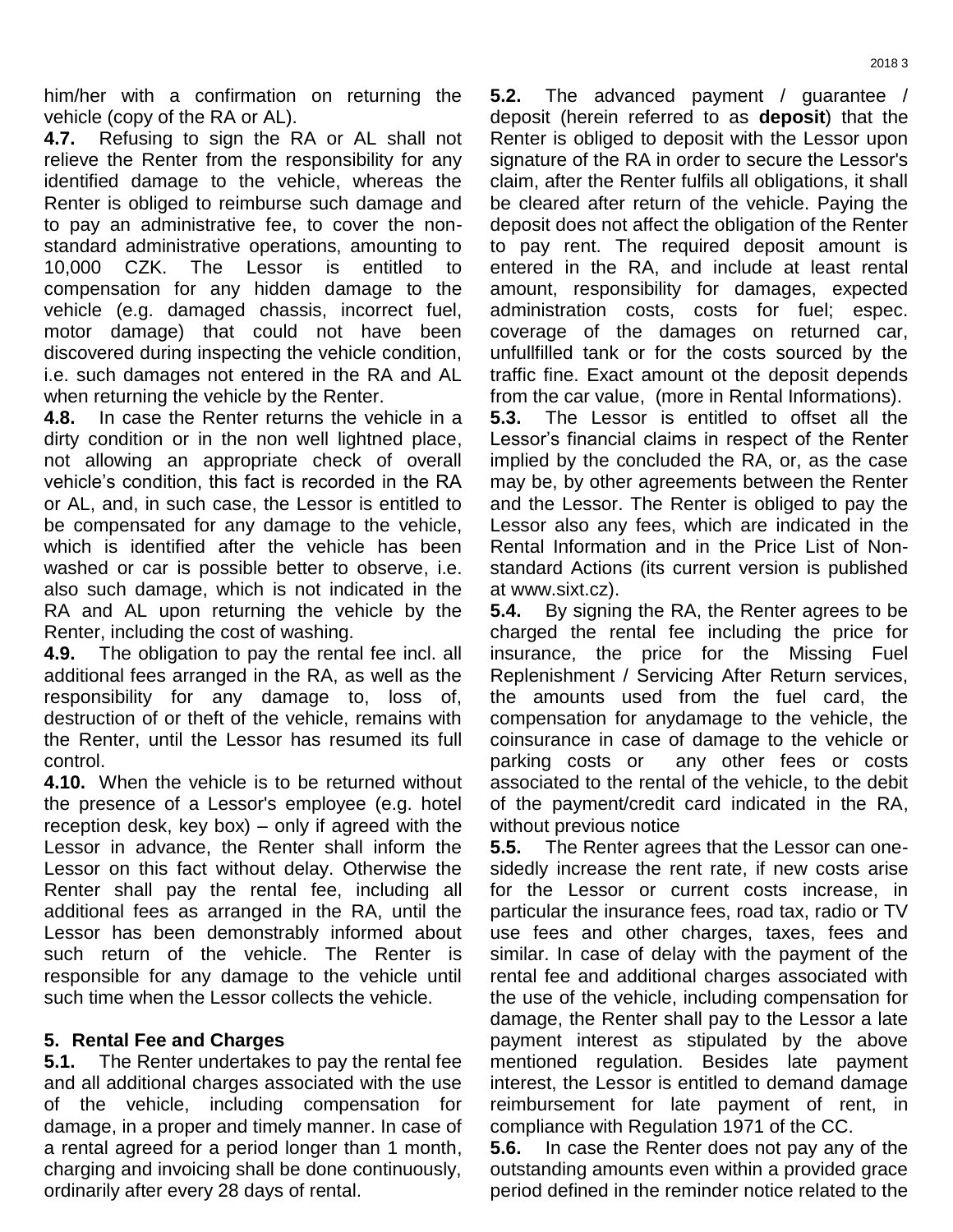outstanding invoice (charged at CZK 100 - refer toPrice List of Non-standard Actions), the Lessor shall immediately initiate a legal enforcement of the amount or mediate enforcement through a collection agency.

**5.7.** In a case where the Lessor justifiably used the deposit as described in article 5.3 of the T&C's, the Renter is obliged to repay the deposit with the missing amount within 10 days after he/she has been informed by the Lessor that such amount of the deposit has been used by the Lessor.

### **6. Repairs and Maintenance**

**6.1.** The Lessor shall provide or have provided, at the Lessor's expense, common repairs and maintenance of the vehicle, as well as regular inspections of the vehicle. The Renter shall allow for providing repairs, maintenance and inspections of the vehicle and tolerate restrictions in the use of the vehicle in the extent necessary for their providing. The Renter shall, if not otherwise agreed with the Lessor, to contact the Lessor's subsidiary, from which he/she has picked-up the vehicle, and, together with such subsidiary, provide for exchange of tires in case of transition between periods of the year (usually March and November). Such exchange is made at the expense of the Lessor. However, the Renter is not entitled to compensation of his/her expenses associated with the exchange of tires (e.g. time, fuel etc.).

**6.2.** The Renter is entitled to be provided by the Lessor with another vehicle of an equal or lower class for the time need for such repair or maintenance. The costs associated with the repair shall be born by the Lessor, with the exception of cases, when the need for repair was caused as a result of inappropriate use of the vehicle or of the use of the vehicle in contradiction with the usual way of using a vehicle, or of a violation of the provisions of the RA by the Renter or by persons, whom the Renter allowed access to the vehicle. In such cases, the costs of repair shall be fully born by the Renter, and the Renter shall be fully responsible for any damage caused to the Lessor as a consequence of such behaviour.

**6.3.** The Renter is obliged to notify the Lessor, without unnecessary delay, of any defects demonstrated on the vehicle during its use and requiring a repair. In case the Renter does not meet this obligation without unnecessary delay,

the Renter shall be responsible to the Lessor for any damage caused by such action and shall loose all rights, which would otherwise belong to him/her as a result of impossibility or restricted possibilities of using the vehicle. The Renter can use its right to admit the price for car repair for the all period between the day when the damage happened until the day when damage is charged (usualy 48 hours from car return).).

#### **7. Responsibility for Damage (CDW, TP, GT), Personal Accident Insurance (PAI)**

**7.1.** For persons authorized to drive a vehicle, the Lessor provides an insurance coverage in the extent and under the conditions of the compulsory insurance of responsibility for damage caused by using a motor vehicle. The Renter is fully responsible towards the Lessor for any damage caused on the vehicle or damage associated with the use of the vehicle, until the Lessor collects the vehicle from the Renter.

**7.2.** In case of damage caused by the Renter, the Lessor is entitled to charge the Renter, for comprehensive services regarding administrative tasks needed for processing the insurance claim, a fee of 1,500 CZK (Damage Administration Fee).

**7.3.** The Lessor can also require from the Renter a compensation for lost profit, i.e. a compensation for lost rental fees in an amount corresponding to the agreed rental fee, if the Renter returns the vehicle damaged or without documents and accessories, or if the Renter does not duly return the vehicle at all, etc., until the day, on which the Lessor can rent the vehicle in an appropriate condition to another renter (i.e. for example during the repair of the vehicle). Lost rental fees also include the loss of value of the vehicle, loss of profit of a unusable vehicle and other secondary costs connected with the removal of damage, towing or fuel costs for transporting the vehicle from and to a garage.

**7.4.** Damages caused on the vehicle not covered by the agreed insurance policy shall be charged by the Lessor to the Renter on the basis of the damage price overview (its current version published at www.sixt.cz), or on the basis of a price calculation by a particular repair shop. Compensation for such damages is due together with the rental fee and additional charges, or shall be charged to the debit of Renter's payment/credit card indicated in the RA (see article 5 of these T&C's).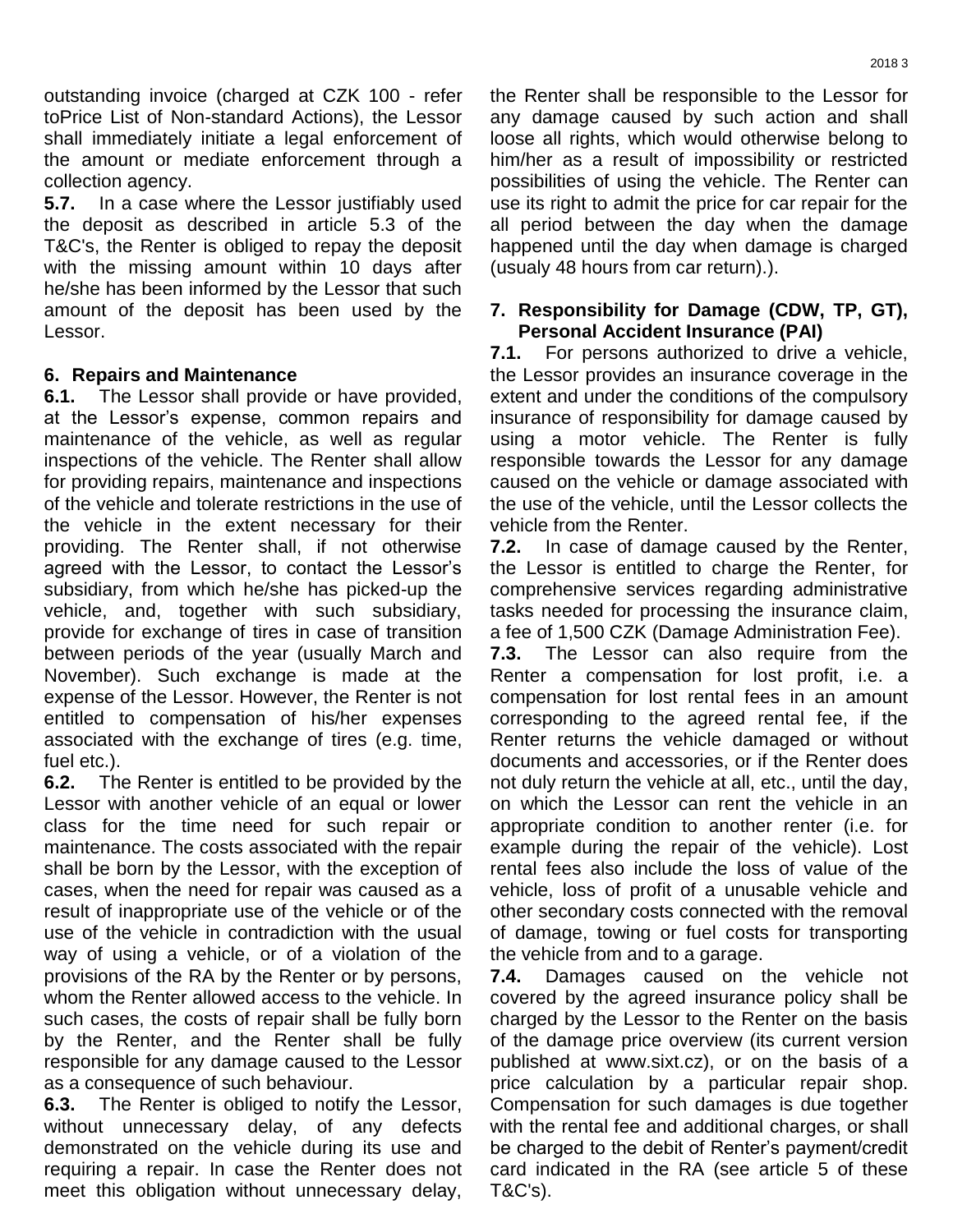**7.5.** However, the Renter's responsibility for damage caused on the vehicle can be restricted up to the amount agreed upon in insurance coverage in the RA(ordinarily 10% of the vehicle's value, min. CZK 10,000 per an insurance event) depending on the category of the vehicle, as follows:

- a) for damage caused by damaging the vehicle or its part or accessories, except for the consequences of theft, attempted theft, or vandalism (CDW),
- b) for damage caused by loss or theft of the vehicle or its part or by its damaging as a consequence of theft, attempted theft, or vandalism (TP),

provided that the Renter confirms with his/her signature the RA and accepts the CDW and TP terms and pays the fee according to the applicable price list.

**7.6.** The limited liability of the Renter as stipulated in article 7.5. of the T&C's applies to every separate insurance event, i.e. each vehicle damage that results in an insurance event. However, the Renter's responsibility cannot be restricted should such damage, accident, loss or theft of the vehicle be a consequence of nonobservance of the RA, the T&C's, legal regulations or the terms of insurance coverage (disregarding whether damage occurred intentionally or by omission). If limited liability of the Renter regarding damages described in article 7.5. of these T&C's is not arranged in the RA, then the Renter is liable for the full extent of damage to the vehicle.

**7.7.** On the basis of payment of an additional fee and singing the personal accident insurance clause (PAI) in the RA, the Lessor shall provide to the Renter insurance of persons travelling in the rented vehicle, in compliance with the conditions set forth by the particular provider of insurance.

**7.8.** Fines applied to the Renter for traffic and parking offences committed with the rented vehicle, damages caused by loss of documents, keys or vehicle tools, including costs, which had to be incurred in order to rectify such damages, shall be always born by the Renter, disregarding the agreed insurance coverage. The Renter shall be charged with any fine or other sanction, as well as any other amounts the Lessor will be forced to pay as the operator of the rented vehicle for offences or other misdemeanours during the valid period of the RA regarding the respective vehicle (herein referred to as **Sanction**), whereas the Lessor is entitled to request a fine amounting to 550 CZK as a fee for needed administrative tasks (also known as PENALTY or FINE FEE).

**7.9.** The Renter is obliged to undertake all possible action in order to without delay free the Lessor from any obligation or responsibility to settle the Sanction. For this purpose, the Lessor is entitled to charge the Sanction together with the FINE FEE to the debit/credit card of the Renter and is further entitled to immediately deduct the amount corresponding to the SANCTION and FINE FEE from such debit/credit card. The obligation of the Lessor to issue a corresponding document is not affected herewith.

**7.10.** In case the Renter pays, together with the charges for CDW and TP, also the charge for SUPER/TOP COVER CDW, he/she obtains a preferential insurance coverage of damages. SUPER/TOP COVER CDW applies to: damage to the vehicle, loss of hubcaps, caused accident; it does not apply to: loss of spare wheel and obligatory equipment, loss of documents, keys, user manual, Driver set or the use of the incorrect type of fuel and related vehicle towing, and damaged tyres, hubcaps and wheels. A prerequisite for claiming preferential insurance coverage is presenting a police report and the fact that the Renter has not violated any of the obligations implied for him/her by the RA, the T&C's, legal regulations or the terms of insurance coverage. By concluding RA and paying the charges for CDW and TP, the Renter is not automatically entitled to be provided the SUPER/TOP COVER CDW service. The decision on providing these services shall be always decided by the Lessor in respect to each individual Renter or each individual RA; the Lessor is not obliged to give any grounds for not providing this service. No insurance coverage may be arranged or cancelled after the beginning of therental period.

### **8. Accidents, Damage and Theft of Vehicle**

**8.1.** In case of traffic an accident, damage or theft of the vehicle or its part, injury or death of persons (whether caused by the Renter or not), the Renter shall call the police and ask for the investigation of the accident and present the investigation or its result to the Renter as an official report. This Renter's obligation does not apply to damaged tires.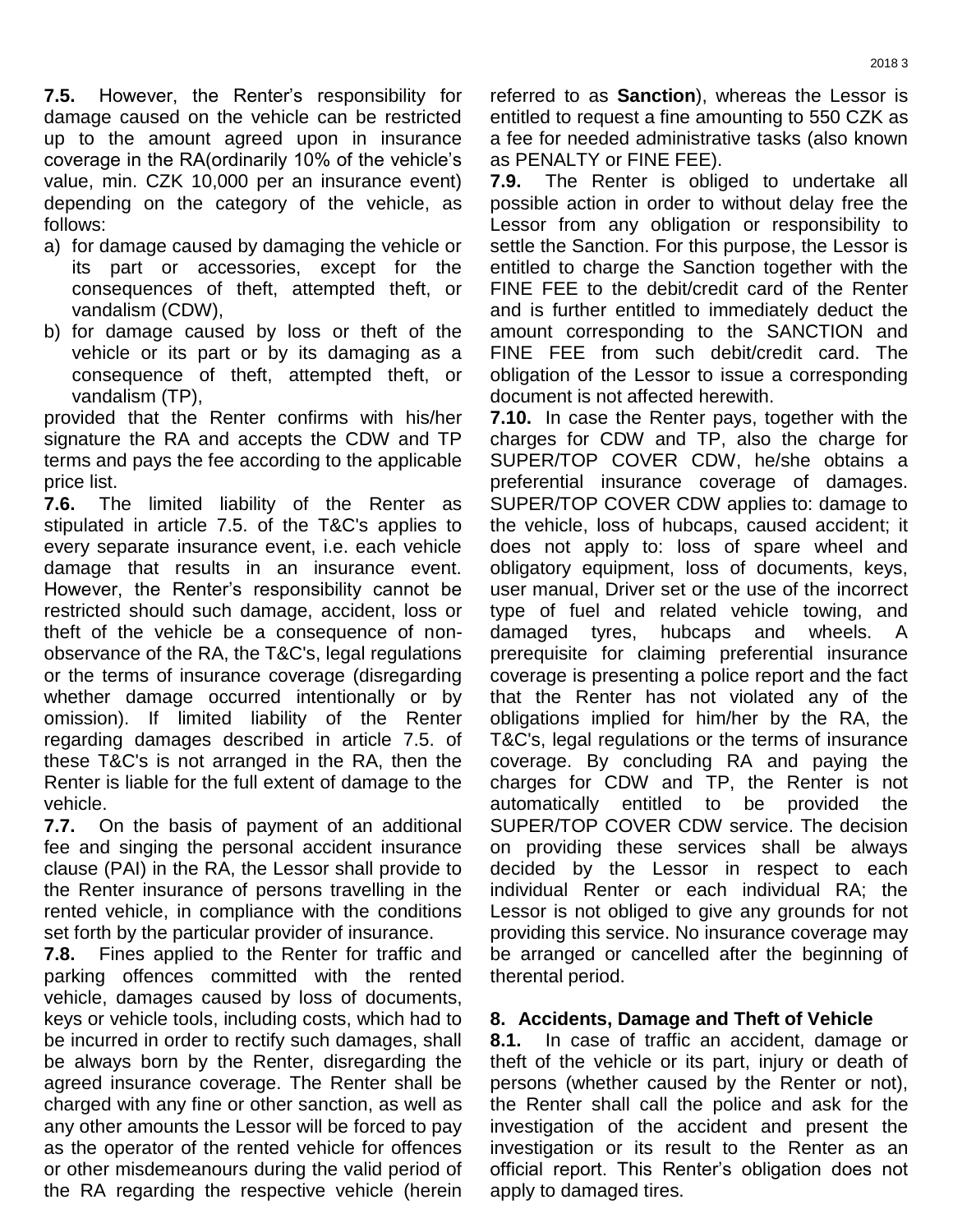**8.2.** In case of any event of damage, the Renter shall fill out complete information required in the "Accident Log" form received together with the vehicle documents. A non-functional vehicle must be secured against additional damage or theft. The Renter shall, immediately, or, at the latest, within 24 hours, notify the Lessor of any event of damage related to the vehicle, injury or death of persons as a consequence of the event of damage, the place, where the vehicle is located, and make sure that all documents, keys and other documentation related to the vehicle and to the event of damage, including a completed "Accident Log" form and the police record/report, are presented to the Lessor as soon as possible. In case the indicated documentation is not presented, the right for insurance coverage becomes inapplicable.

**8.3.** The Renter shall provide to the police, the Lessor and Lessor's insurance company any required assistance and cooperation needed for a complete investigation of the event of damage and for its processing and, as the casemay be, for the associated legal proceedings. Provisions in article 7 on the right to charge the Renter with a Damage Administration Fee amounting to 1,500 CZK shall be applied similarly.

# **9. Collection of Information**

**9.1.** By signing the RA, the Renter, as a natural person, expresses his/her approval with the collection of personal information in the extent of name, surname, title, citizenship, domicile (street, house number, ZIP code, city) or another delivery address (PO Box, ZIP code), language, telephone number to work, home of cellular phone and email address or fax number. The Renter gives the Lessor his/her permission to hold and use his/her personal information and may revoke such permission in writing. The Renter gives permission to be contacted with business offers and services by the Lessor as well as for purposes of promotion events and market surveys, providing that the Renter:

- a) the information is provided voluntarily and only for an extent of time until the Renter applies his/her right to withdraw permission,
- b) may request access to this information.

**9.2.** In order to eliminate any doubt, it is agreed that a Renter who is not a natural person, by signing of the Agreement explicitly agrees to the collection and use of information, by the Lessor,

regarding the business name, company ID No. or similar ID, seat (PO box, ZIP code), language, telephone number, e-mail, fax number, contact person and his/her telephone number including cellular phone. By signing the Agreement, the Renter also confirms the above information regarding the Agreement to be true and obliges himself/herself to inform the Lessor of any changes.

In order to certify the solvency of the Renter, the Renter approves to providing his/her personal information to a third party.

### **10.Miscellaneous**

**10.1.** The Renter declares to comply with all requirements defined by legal regulations for driving motor vehicles (valid driver's license, driving permit in case of Renter's age exceeding 60 years etc.) and declares to own a driver´s licence for a period longer than 2 years. The Lessor is responsible towards the Renter or towards third parties only for losses and damages, caused to them as a direct consequence of the vehicle rental or of its use, when caused by the fault of the Lessor or by the Lessor's negligence. Any such losses or damages shall be reported to the Lessor within 24 hours from their occurrence.

**10.2.** The Renter shall notify the Lessor of any change of his/her domicile or any other change that could have impact on compliance with his/her obligations.

**10.3.** The Renter takes into account that in a case of failing to return the vehicle to the Lessor in the agreed upon time and location, the Lessor will report such failure to the police as the vehicle being lost or stolen, or press charges at a court of law; the Renter is solely responsible of the necessity of such actions.

**10.4.** Besides the contractual fines stipulated in these T&C's, the Lessor is entitled to request reimbursement of losses, from the Renter, which have been caused by breaching the obligations of this agreement and sanctioned by a contractual fine, whereas the application of Regulation 2050 of the CC is not possible for this case.

**10.5.** If the Renter uses the vehicle in contradiction with RA, the T&C's or in a way causing damage to the Lessor or which can cause damage to the Lessor, this is considered a substantial violation of the RA. In cases of substantial RA violation, the Lessor is entitled to